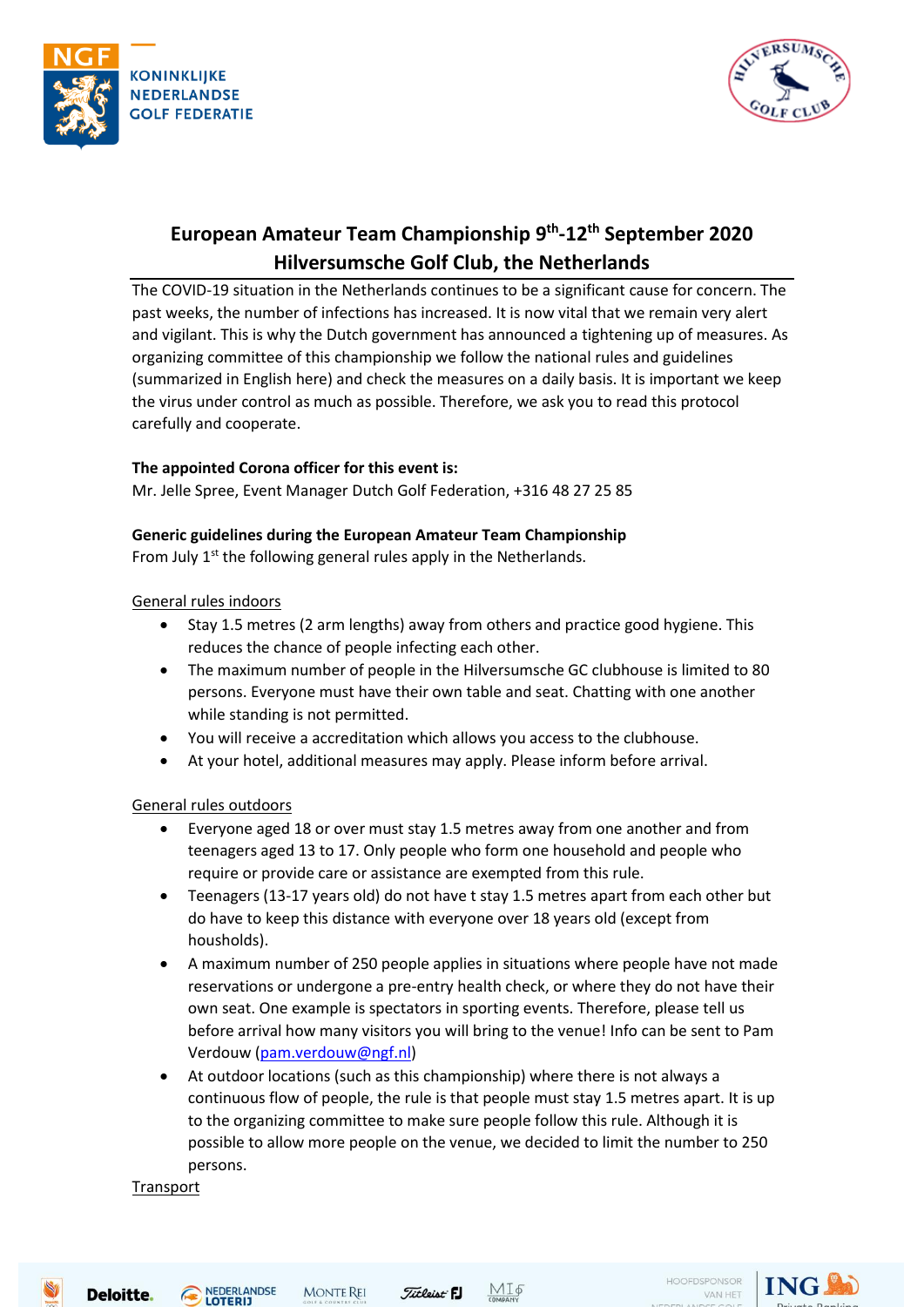



- The general rule is that everyone must stay 1.5 metres apart.
- On public transport passengers aged 13 and over must wear a non-medical face mask. Use of public transport is no longer restricted to essential travel only and all seats on buses, trains, trams and metros can be used. However, it is still important to avoid peak hours (early morning and afternoon).
- For other shared forms of transport, such as taxis, mini-vans and coaches, passengers must undergo a pre-travel health check and – if possible – reserve a seat in advance. Non-medical face masks must also be worn by all passengers aged 13 and over. If you are the only passenger you do not have to wear a face mask.
- People travelling in a car or other private vehicle are advised to wear non-medical face masks if there are 2 or more people in the vehicle who belong to different households.

### **Hygiene measures**

These are the most important guidelines by The National Institute for Public Health and the Environment (RIVM in Dutch):

- Stay at home if you suffer one of the following complaints: nasal cold, running nose, sneezing, sore throat, light cough, increase of temperature (from 38 C°)
- Wash your hands regularly with soap and water for 20 seconds, then dry them thoroughly
- If soap and water are not available, use hand sanitiser/ disinfectant hand gel
- Do not shake hands and avoid high fives, hugs, etc.
- Avoid touching your eyes, nose and mouth
- Cough or sneeze into a tissue or into your elbow; then wash your hand

In addition, the following rules apply:

- You must carry a small bottle of hand sanitizer in your golf bag.
- Before entering the venue, all participants and supervisors must provide their names and contact details at the registration desk for contact tracing by the municipal health service (GGD) in the event someone is infected.
- Follow the instructions regarding the maximum number of people allowed indoors: secretary's office, restaurant, dressing rooms, scoring area.
- Read and follow the instructions in case of thunderstorms (posted on the information desk in the clubhouse).
- Do not exchange any objects such as umbrellas, tees, balls or ball markers.
- Clean your equipment with your own towel.
- After touching a bunker rake, flagpole, distance marker, penalty area stake or ball washer, you should disinfect your hands.
- Loud group singing, group chanting or group shouting is not permitted.
- Listen to and follow the directions of the staff
- The organising committee has the right to decline the access of players, coaches or spectators when suspicion of Covid-19 symptoms.

# **Health guidelines**

Deloitte.